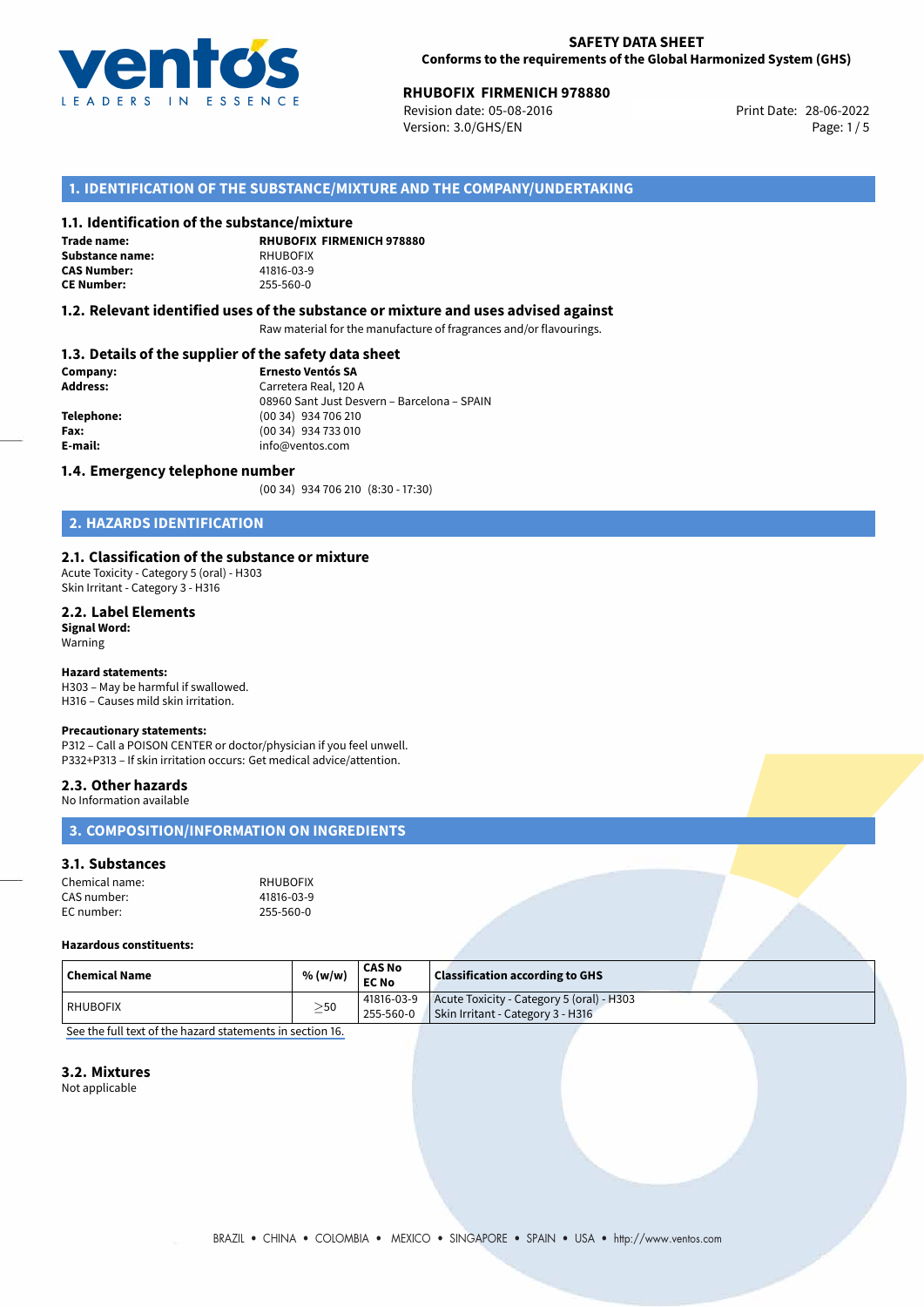

## **SAFETY DATA SHEET Conforms to the requirements of the Global Harmonized System (GHS)**

# **RHUBOFIX FIRMENICH 978880**<br> **28-06-2022** Revision date: 05-08-2016

Revision date: 05-08-2016 Version: 3.0/GHS/EN Page: 2 / 5

# **4. FIRST-AID MEASURES**

## **4.1. Description of necessary first aid measures**

| Ingestion:    | Rinse mouth with water.<br>Obtain medical advice.<br>Keep at rest. Do not induce vomiting.                                                           |
|---------------|------------------------------------------------------------------------------------------------------------------------------------------------------|
| Eye contact:  | In case of contact with eyes, rinse immediately with plenty of water for at least 15 minutes and seek medical advice.                                |
| Inhalation:   | Remove person to fresh air and keep at rest.<br>Seek immediate medical advice.                                                                       |
| Skin contact: | Take off immediately all contaminated clothing.<br>Thoroughly wash affected skin with soap and water.<br>Seek medical attention if symptoms persist. |

#### **4.2. Most important symptoms and effects, both acute and delayed** No information available.

# **4.3. Indication of any immediate medical attention and special treatment needed**

No information available.

# **5. FIRE-FIGHTING MEASURES**

## **5.1. Extinguishing Media**

Water spray, carbon dioxide, dry chemical powder or appropriate foam. For safety reasons do not use full water jet.

## **5.2. Special hazards arising from the substance or mixture**

Known or Anticipated Hazardous Products of Combustion: Emits toxic fumes under fire conditions.

## **5.3. Advice for firefighters**

High temperatures can lead to high pressures inside closed containers. Avoid inhalation of vapors that are created. Use appropriate respiratory protection. Do not allow spillage of fire to be poured into drains or watercourses. Wear self-contained breathing apparatus and protective clothing.

# **6. ACCIDENTAL RELEASE MEASURES**

## **6.1. Personal precautions, protective equipment and emergency procedures**

Evacuate surronding areas. Ensure adequate ventilation. Keep unnecessary and unprotected personnel from entering. Do not breathe vapor/spray. Avoid contact with skin and eyes. Information regarding personal protective measures: see section 8.

## **6.2. Environmental precautions**

To avoid possible contamination of the environment, do not discharge into any drains, surface waters or groundwaters.

## **6.3. Methods and materials for containment and cleaning up**

Cover with an inert, inorganic, non-combustible absorbent material (e.g. dry-lime, sand, soda ash). Place in covered containers using non-sparking tools and transport outdoors. Avoid open flames or sources of ignition (e.g. pilot lights on gas hot water heater). Ventilate area and wash spill site after material pickup is complete.

## **6.4. Reference to other sections**

Information regarding exposure controls, personal protection and disposal considerations can be found in sections 8 and 13.

# **7. HANDLING AND STORAGE**

## **7.1. Precautions for safe handling**

Do not store or handle this material near food or drinking water. Do not smoke. Avoid contact with the eyes, skin and clothing. Wear protective clothing and use glasses. Observe the rules of safety and hygiene at work. Keep in the original container or an alternative made from a compatible material.

# **7.2. Conditions for safe storage, including any incompatibilities**

Store in tightly closed and preferably full containers in a cool, dry and ventilated area, protected from light. Keep away from sources of ignition (e.g. hot surfaces, sparks, flame and static discharges). Keep away from incompatible materials (see section 10).

## **7.3. Specific end use(s)**

No information available.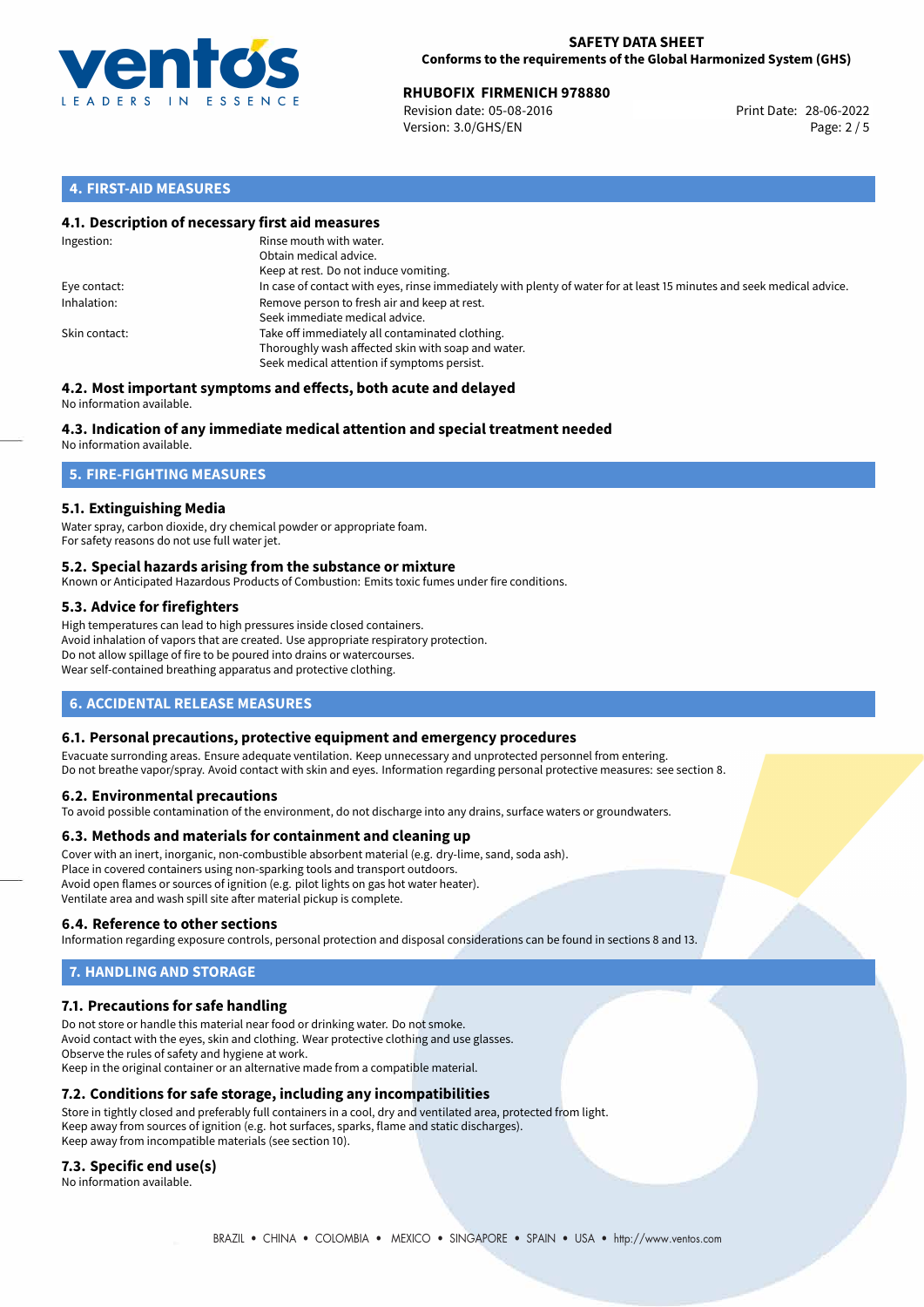

# **RHUBOFIX FIRMENICH 978880**<br>
Revision date: 05-08-2016<br> **Print Date: 28-06-2022**

Revision date: 05-08-2016 Version: 3.0/GHS/EN Page: 3 / 5

# **8. EXPOSURE CONTROLS AND PERSONAL PROTECTION**

## **8.1. Control parameters**

Components with occupational exposure limits: None known.

## **8.2. Exposure controls**

Measures should be taken to prevent materials from being splashed into the body. Provide adequate ventilation, according to the conditions of use. Use a mechanical exhaust if required.

## **8.3. Individual protection measures, such as personal protective equipment**

| Eye/Face protection:             | Chemical safety goggles are recommended. Wash contaminated goggles before reuse.                                                            |
|----------------------------------|---------------------------------------------------------------------------------------------------------------------------------------------|
| Hand Protection:                 | Chemical-resistant gloves are recommended. Wash contaminated gloves before reuse.                                                           |
| Body protection:                 | Personal protective equipment for the body should be selected based on the task being performed and the risks                               |
|                                  | involved.                                                                                                                                   |
| Respiratory Protection:          | In case of insufficient ventilation, use suitable respiratory equipment.                                                                    |
| Environmental exposure controls: | Emissions from ventilation or process equipment should be checked to ensure they comply with environmental<br>protection legislation.       |
|                                  | In some cases, filters or engineering modifications to the process equipment will be necessary to reduce emissions to<br>acceptable levels. |

# **9. PHYSICAL AND CHEMICAL PROPERTIES**

## **9.1. Information on basic physical and chemical properties**

| Appearance:                                    | Liguid                      |  |
|------------------------------------------------|-----------------------------|--|
| Colour:                                        | Conforms to standard        |  |
| Odour:                                         | Conforms to standard        |  |
| Odour theshold:                                | Not determined              |  |
| pH:                                            | Not determined              |  |
| Melting point/freezing point:                  | Not determined              |  |
| Boling point/boiling range:                    | Not determined              |  |
| Flash point:                                   | $101^{\circ}$ C             |  |
| Evaporation rate:<br>Not determined            |                             |  |
| Flammability:                                  | Not determined              |  |
| Lower flammability/Explosive limit:            | Not determined              |  |
| Upper flammability/Explosive limit:            | Not determined              |  |
| Vapour pressure:                               | Not determined              |  |
| Vapour Density:                                | Not determined              |  |
| Density:                                       | 1,024 $-1$ ,034 g/mL (20°C) |  |
| Relative density:                              | $1,024-1,034(20°C)$         |  |
| NEARLY INSOLUBLE IN WATER<br>Water solubility: |                             |  |
| Solubility in other solvents:                  | Not determined              |  |
| Partition coefficient n-octanol/water:         | Not determined              |  |
| Auto-ignition temperature:                     | Not determined              |  |
| Decomposition temperature:                     | Not determined              |  |
| Viscosity, dynamic:                            | Not determined              |  |
| Viscosity, kinematic:<br>Not determined        |                             |  |
| Explosive properties:                          | Not determined              |  |
| Oxidising properties:                          | Not determined              |  |
|                                                |                             |  |

# **10. STABILITY AND REACTIVITY**

### **10.1. Reactivity**

No hazardous reactions if stored and handled as prescribed/indicated.

### **10.2. Chemical stability**

The product is stable if stored and handled as prescribed/indicated.

## **10.3. Possibility of hazardous reactions**

No hazardous reactions if stored and handled as prescribed/indicated.

## **10.4. Conditions to Avoid**

Conditions to Avoid: Excessive heat, flame or other ignition sources.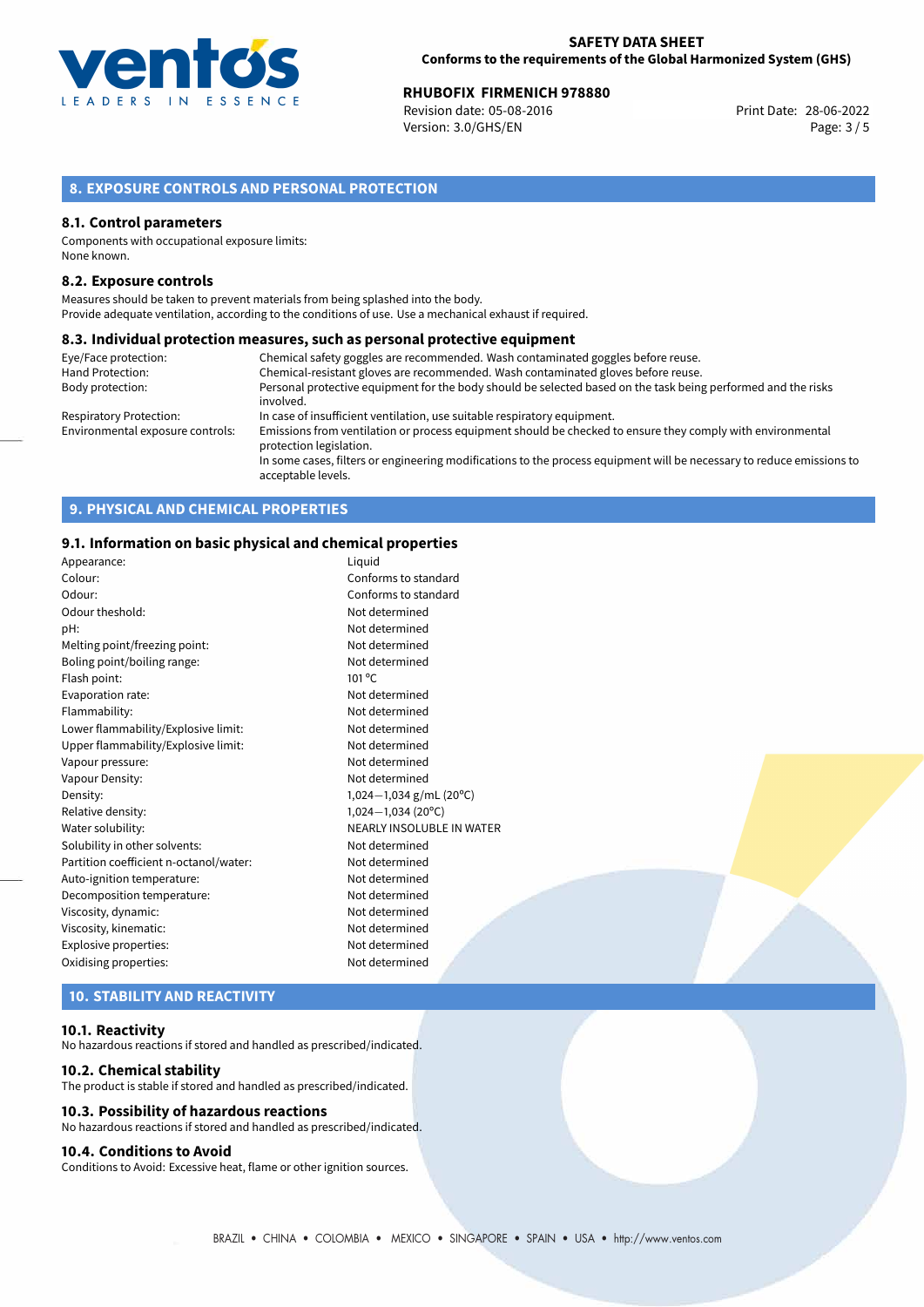

# **RHUBOFIX FIRMENICH 978880**<br>
Revision date: 05-08-2016<br> **Print Date: 28-06-2022**

Revision date: 05-08-2016 Version: 3.0/GHS/EN Page: 4 / 5

## **10.5. Incompatible materials**

Avoid contact with strong acids and bases and oxidizing agents.

## **10.6. Hazardous decomposition products**

During combustion may form carbon monoxide and unidentified organic compounds.

# **11. TOXICOLOGICAL INFORMATION**

| <b>Acute toxicity</b>                    | May be harmful if swallowed.                                              |
|------------------------------------------|---------------------------------------------------------------------------|
| <b>Skin corrosion/irritation</b>         | Causes mild skin irritation.                                              |
| Serious eye damage/irritation            | Based on the data available, the criteria for classification are not met. |
| <b>Respiratory or skin sensitisation</b> | Based on the data available, the criteria for classification are not met. |
| <b>Germ cell mutagenicity</b>            | Based on the data available, the criteria for classification are not met. |
| Carcinogenicity                          | Based on the data available, the criteria for classification are not met. |
| <b>Reproductive toxicity</b>             | Based on the data available, the criteria for classification are not met. |
| <b>STOT-single exposure</b>              | Based on the data available, the criteria for classification are not met. |
| <b>STOT-repeated exposure</b>            | Based on the data available, the criteria for classification are not met. |
| <b>Aspiration hazard</b>                 | Based on the data available, the criteria for classification are not met. |

## **12. ECOLOGICAL INFORMATION**

### **12.1. Toxicity**

#### **Assessment:**

Based on the data available, the criteria for classification are not met. **Experimental/calculated data:** No information available.

## **12.2. Degradability**

No information available.

## **12.3. Bioaccumulative potential**

No information available.

## **12.4. Soil mobility**

No information available.

# **12.5. Other adverse effects**

See also sections 6, 7, 13 and 15 Do not allow to get into waste water or waterways.

## **13. DISPOSAL CONSIDERATIONS**

## **13.1. Waste treatment methods**

Dispose of in accordance with national and local environmental regulations.

## **14. TRANSPORT INFORMATION**

|                                    | <b>ADR/RID/ADN</b>                | <b>IMDG</b>                       | <b>IATA-ICAO</b>                  |
|------------------------------------|-----------------------------------|-----------------------------------|-----------------------------------|
| 14.1. UN Number                    | Not classified as hazardous goods | Not classified as hazardous goods | Not classified as hazardous goods |
| 14.2. UN Proper Shipping Name      | Not applicable                    | Not applicable                    | Not applicable                    |
| 14.3. Transport Hazard Class(es)   | Not applicable                    | Not applicable                    | Not applicable                    |
| 14.4. Packing Group                | Not applicable                    | Not applicable                    | Not applicable                    |
| $\mid$ 14.5. Environmental hazards | No                                | No.                               | No                                |
| Additional information             |                                   |                                   |                                   |

## **14.6 Special precautions for user**

None known

# **14.7. Transport in bulk according to Annex II of MARPOL 73/78 and the IBC Code**

No information available

# **15. REGULATORY INFORMATION**

**15.1. Safety, health and environmental regulations/legislation specific for the substance or mixture** No information available